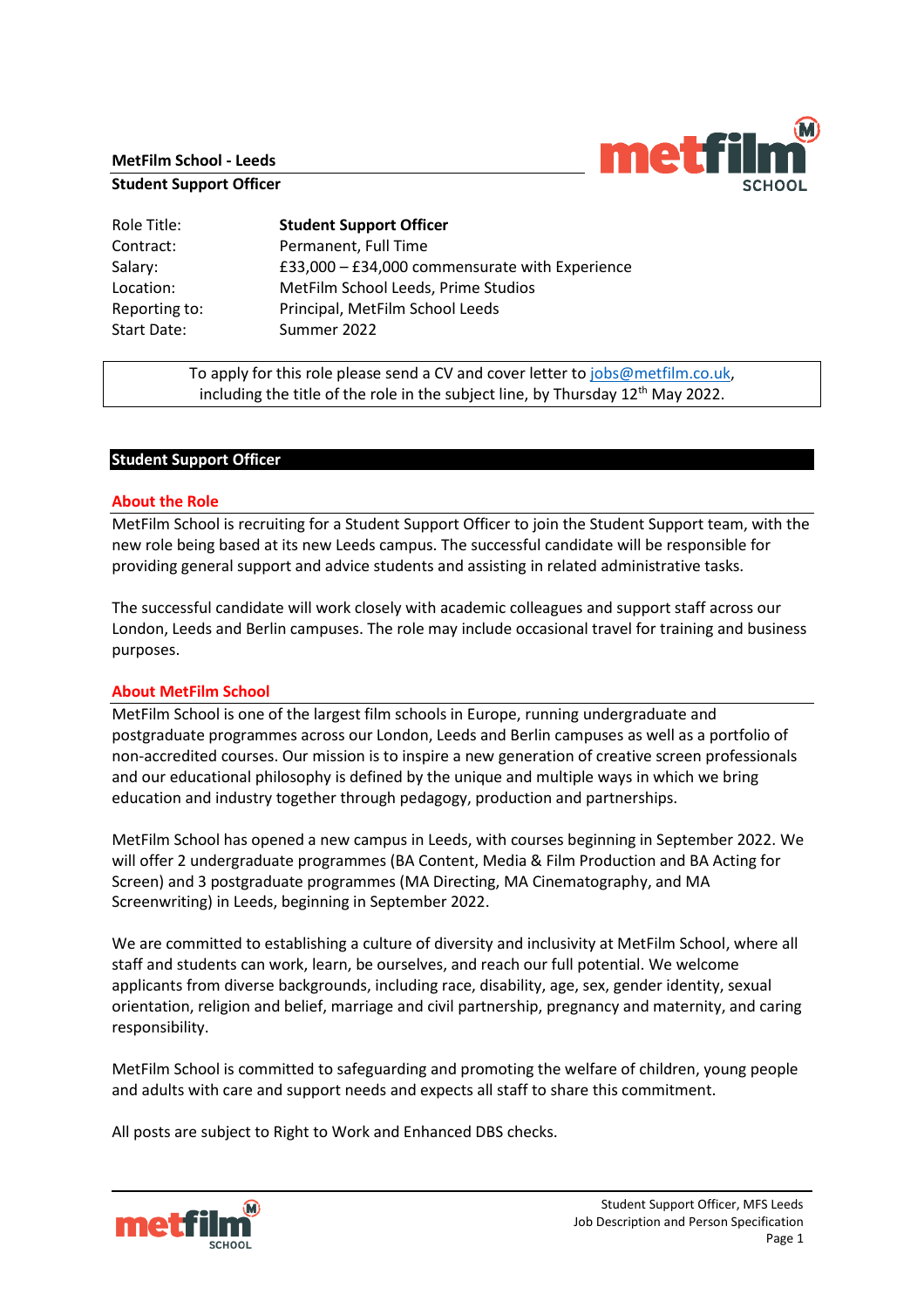## **Key Accountabilities**

- $\circ$  provides information, advice and guidance to students and prospective students on disability related topics and support arrangements in Leeds.
- o promoting maintenance of positive mental health, personal resilience and providing a crisis response when needed.
- $\circ$  the role holder will deliver mental health and disability awareness sessions to colleagues in Leeds
- $\circ$  works with students to understand and access internal support mechanisms, eg assessment extensions, mitigating circumstances, funding advice, individual support plans, counselling service, wellbeing support.
- o act as a key point of contact for non-academic queries
- o provides administrative support to monitor the student journey such as attendance monitoring.
- o assists in maintaining and updating role related policies and processes for the Leeds campus.
- o liaises with external agencies, external suppliers of equipment, support workers, and Social Services and where appropriate, to undertake advocacy and to negotiate on behalf of students.
- o works with Head of Student Services and Leeds Principal to develop signposting for local services for a range of student support needs.
- o acts as liaison for safeguarding enquiries and concerns

*You may also be required to carry out other duties in keeping with the nature of the post as directed by, and agreed with your line manager.* 

## **Knowledge and Qualifications**

## **Essential**

- o An undergraduate degree
- o Experience of working in an advisory and supportive capacity with disabled people.
- $\circ$  Experience of liaising with a range of individuals and organisations to ensure support requirements are working and progressing appropriately.
- o Experience of providing support and guidance in a collegiate manner to colleagues.
- o Experience in use of online record systems, reporting software and data management
- o Ability to manage a busy workload to tight deadlines, with excellent organisation and attention to detail
- o Evidence of initiative and problem-solving skills
- o Excellent IT skills, particularly in Excel and Word
- o A professional manner and an ability to handle sensitive information
- o A desire to work in a highly collaborative environment
- o A willingness to understand and adapt to new challenges

### **Desired**

- $\circ$  Experience working in an education setting and delivering student support services.
- o A customer service approach to problem solving.
- o Knowledge of safeguarding principles
- o General knowledge of disability and wellbeing issues including:
	- **Mental health**
	- Asperger's syndrome and other autistic spectrum conditions
	- Sensory impairments
	- Mobility impairments
	- Long-term health conditions
	- Specific Learning Differences
	- Neurodiversity